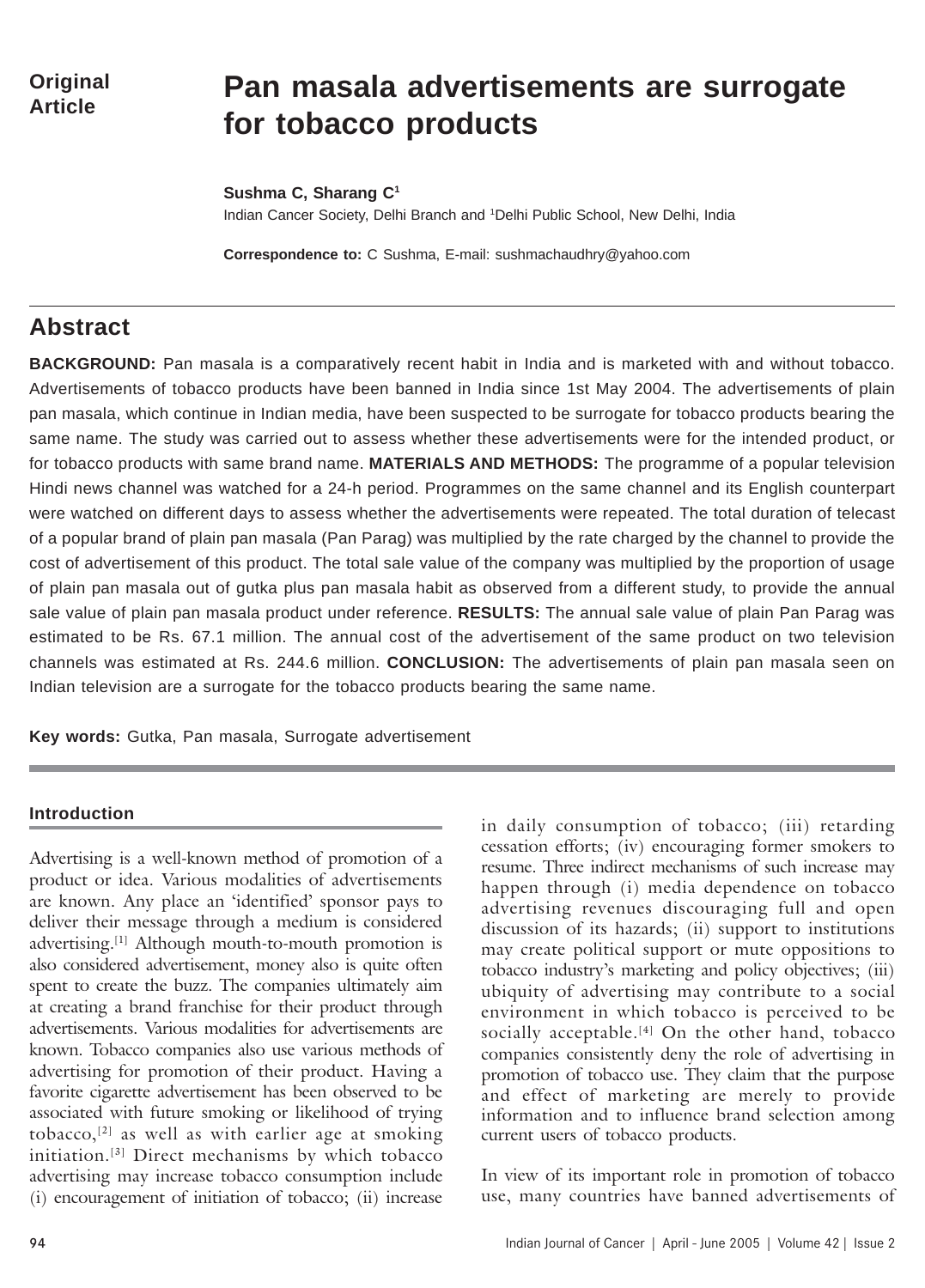tobacco products. However, tobacco companies often circumvent such efforts through trademark diversification by sponsoring various activities<sup>[5]</sup> or through surrogate advertisements. The literal meaning of 'Surrogate Advertising' is duplicating the brand image of one product extensively to promote another product of the same brand.

India had been concerned about the promotional effect of tobacco advertisements. Tobacco advertisements had been banned on electronic media and on Government controlled print media since the 1980s.[6] This was subsequently made stricter through Cable Television Network Act, 1995, to cover direct, as well as indirect advertising of tobacco products. However, tobacco advertisements were permitted in print media till the implementation of the comprehensive legislation on control of tobacco products.<sup>[7]</sup> Formulation and promulgation of this legislation took a substantial time and the tobacco companies were possibly gearing themselves to circumvent such ban.

Smokeless tobacco use is quite prevalent in India. It was estimated that 96 million out 184 million tobacco users (52%) of India consumed tobacco in smokeless form.[8] Use of 'Gutka' and 'Pan Masala with Tobacco' is a common modality of tobacco use especially among the youth. It has been reported through large-scale representative surveys in Uttar Pradesh and Karnataka (2001) that 77.25 and 83.1% of users of gutka or pan masala-containing tobacco, respectively, from the two states, were below the age of 40 years.<sup>[9]</sup> Four types of pan masala are available in India market, namely, plain pan masala; sweet pan masala; pan masala containing tobacco; gutka. Gutka has been defined as tobacco along with small quantity of pan masala. Growth of pan masala industry was very slow in the 1970s when only plain and sweet pan masala were introduced. However, this industry saw a sharp growth from 1980s onwards, after the introduction of pan masala, containing tobacco and gutka, especially in small sachets (which increased their transportability and cost of single purchase). Often people consider all pan masala to be same and tobacco to be an integral part of the concoction. The smokeless tobacco industry of India seems to have taken advantage of this perception over the last few years and have initiated advertisements of plain pan masala. Some commonly observed advertisements included, Pan Parag, Goa 1000, Shimla, Rajnigandha, etc. While direct advertisements of all tobacco products vanished after promulgation of the comprehensive legislation for tobacco control from 1st May 2004, the advertisements of various pan masala continued, apparently suggesting their nontobacco

nature. In fact one such product (Pan Parag) had been advertising about its 0% tobacco contents. In the recent past, a Khaini product advertised itself as 'Chaini Khaini' in print media and on billboards outside Delhi (billboard advertising of tobacco products has been banned in Delhi since 1 January 1997), but on television the product was mentioned as 'Chaini Chaini', without even mentioning the nature of the product.<sup>[10]</sup> In recent times, this television advertisement shows a sachet mentioning it as Chaini Chaini pan masala, but with no major change in the advertisement.

Tobacco control activists have long been criticising these advertisements as indirect tobacco advertisements, but had no means to prove it. This preliminary study was carried out to check whether the advertisements of plain pan masala or some other products with names similar to tobacco products were really the advertisements of the intended products or were surrogate advertisements of their tobacco products.

# **Methodology**

Advertisements of many plain pan masalas or other products with names similar to tobacco products had been observed on television, as well as in print media. Two major television news channels of India were observed to be showing a large number of advertisements of pan masalas or other products bearing similar names as the gutka/chewing tobacco/bidi products. The programmes of two such news channels (Hindi channel Aaj Tak and English channel Headlines Today) were viewed continuously for 24 h on two different days. The programme of Hindi news channel was seen on 22 May 2005 (from 8.30 PM of 21 May 2005 to 8.30 PM of 22 May 2005), whereas the programmes of English news channel were seen on 15 June 2005 (from 11.00 PM of 14 June 2005 to 11.00 PM of 15 June 2005). The frequency and duration of all these advertisements was noted. The programmes were noted on several other days also to assess whether the frequency of these advertisements was similar.

Other variables important to the study related to the total sale value of the gutka products, and the proportion of sale of plain pan masala to gutka or to the total tobacco products. The tobacco companies may not readily provide information on these aspects. The sale value of tobacco products of one of these companies (M/s Kothari Brothers, manufacturers of Pan Parag pan masala and Pan Parag gutka) was available on the Internet, and this information for the most recent available financial year (April 2003 to March 2004) was used for this study.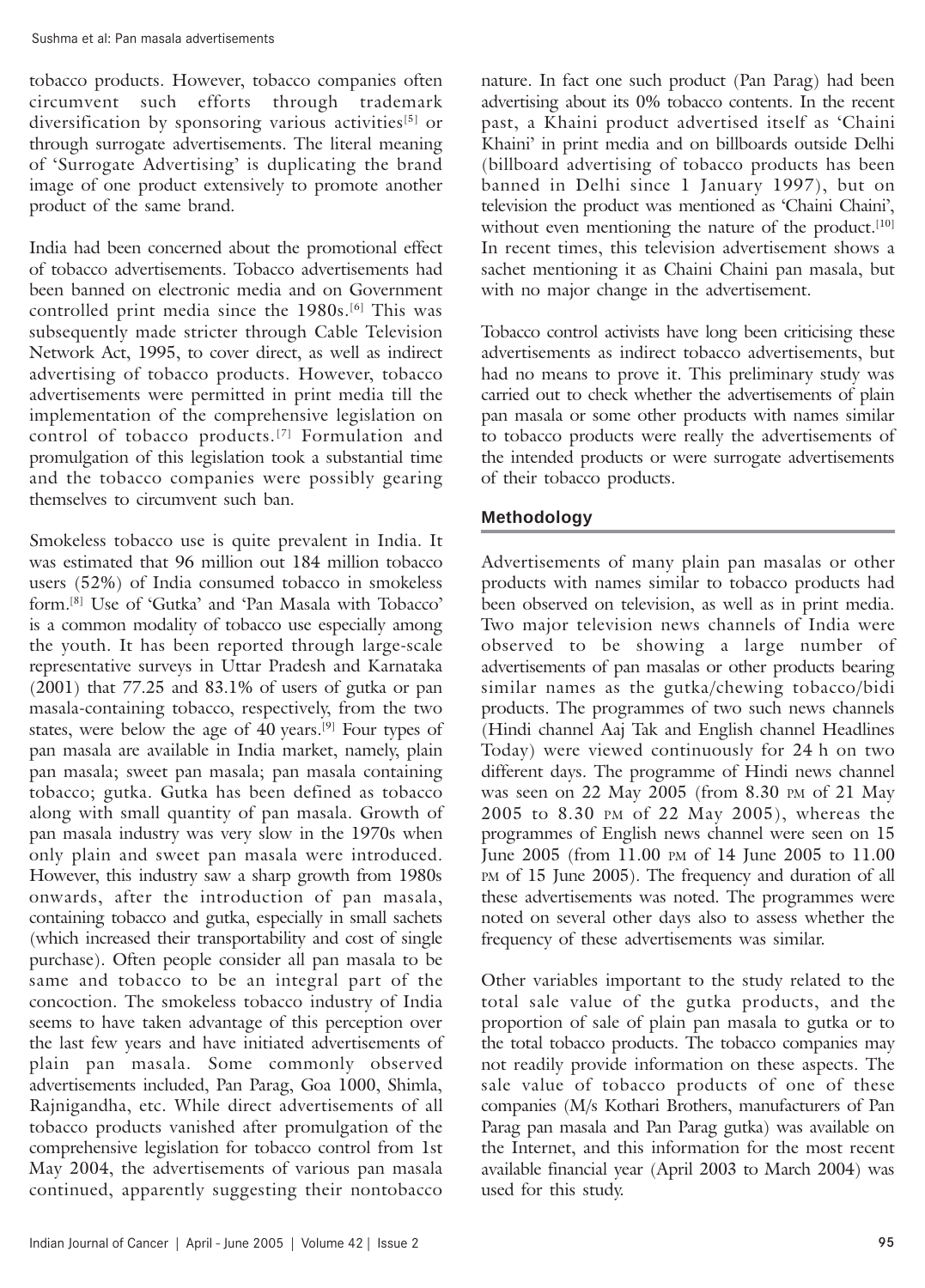A large sentinel survey on tobacco use pattern was carried out in the year 2001 in the states of Uttar Pradesh and Karnatka.<sup>[11]</sup> The lead author of that study provided additional information on the prevalence of use of plain pan masala and gutka by these communities as observed in the survey. This data helped in assessing the proportion of users of plain pan masala as compared to users of all types of pan masala (irrespective of presence of tobacco).

The rate of advertising for the television channels were noted from the website of the television channels. There were differential rates for different timings. In view of the high level of advertisement provided by the specific product (Pan Parag) and its 24-h distribution on Hindi news channel, the lowest rate given for bulk advertisers was used for further calculations (Rs. 5500 per 10 s). However, the advertisements on the English news channel were concentrated during daytime. Thus, the rate for each of the advertisement was considered, as given by the channel for maximum volume users.

The study adopted the principle of providing the margin of doubt in favor of tobacco companies in case of limited information on the subject. For example, prevalence of consumption of plain pan masala was observed to be more in the state of Uttar Pradesh (as compared to Karnataka). The prevalence of such products was more in urban areas. Therefore, such proportion as observed from data pertaining to urban Uttar Pradesh was used for the study. Similarly, the rates for advertisement, which might have been paid to the television channel were assessed at the minimum chargeable rates by the channel.

## **Observations**

Advertisements of these products are not limited to the two channels observed under the study. The same advertisements have also been observed on many other television channels. Advertisements of these products also appear in the print media. As such, this study

| Table 1: Surrogate tobacco product<br>advertisements on two television channels |                          |                         |  |  |  |  |  |
|---------------------------------------------------------------------------------|--------------------------|-------------------------|--|--|--|--|--|
| Name of the product<br>Advertised product<br>S. No.<br>containing tobacco       |                          |                         |  |  |  |  |  |
|                                                                                 | Pan Parag pan masala     | Pan Parag gutka         |  |  |  |  |  |
| $\overline{2}$                                                                  | Rajnigandha pan masala   | Rajnigandha tobacco mix |  |  |  |  |  |
| 3                                                                               | Chaini Chaini pan masala | Chaini Khaini           |  |  |  |  |  |
| 4                                                                               | Gopal Supari 132         | Gopal Zarda             |  |  |  |  |  |
| 5                                                                               | Pataka 502 Tea           | Pataka 502 Bidi         |  |  |  |  |  |

should only be considered as preliminary, and as estimating only the minimum expenses on advertisements by the concerned companies.

During the 24-h telecast on the selected television news channel, five types of advertisements were observed which had names similar to tobacco products [Table 1]. Three types of advertisements were observed during the telecast of the Hindi news channel. These included, direct advertisements of the product, sponsorship of a programme, and advertisements of a programme on the same channel partially sponsored by these companies. Under the last category, besides mentioning their role as sponsors, details about the product were also mentioned. Total duration of advertisements of these five products turned out to be 1215 s during the 24 h under observation with Pan Parag being the highest contributor for 615 s [Table 2].

Only direct advertisements were observed on the English news channel. These advertisements were not seen after midnight till the early hours of the day. The total duration of these advertisements was 825 s, with Pan Parag contributing 420 s [Table 3].

The total sale value of one of the product being advertised during this period was available on the Internet. The total sale value of M/s Kothari Brothers was Rs. 1676.4 million during the financial year 2003– 2004; Rs. 2315.00 million during the financial year 2002–2003; Rs. 2821.60 million during the financial

Table 2: Duration of advertisements of surrogate tobacco products during 24-h of observation on Hindi news channel Aaj Tak

| Product                  | Direct advertisement | Sponsorship of a programme | Advertisement of a<br>sponsored programme | Total duration |  |
|--------------------------|----------------------|----------------------------|-------------------------------------------|----------------|--|
| Pan Parag pan masala     | 290                  | 195                        | 130                                       | 615            |  |
| Pataka 502 Tea           | 150                  | 70                         | 125                                       | 345            |  |
| Rajnigandha pan masala   | 90                   | $\overline{\phantom{a}}$   | 10                                        | 100            |  |
| Chaini Chaini pan masala | 55                   |                            | $\overline{\phantom{m}}$                  | 55             |  |
| Gopal Supari 132         | 90                   | $\overline{\phantom{a}}$   | $\overline{\phantom{0}}$                  | 90             |  |
| All above products       | 685                  | 265                        | 265                                       | 1 2 1 5        |  |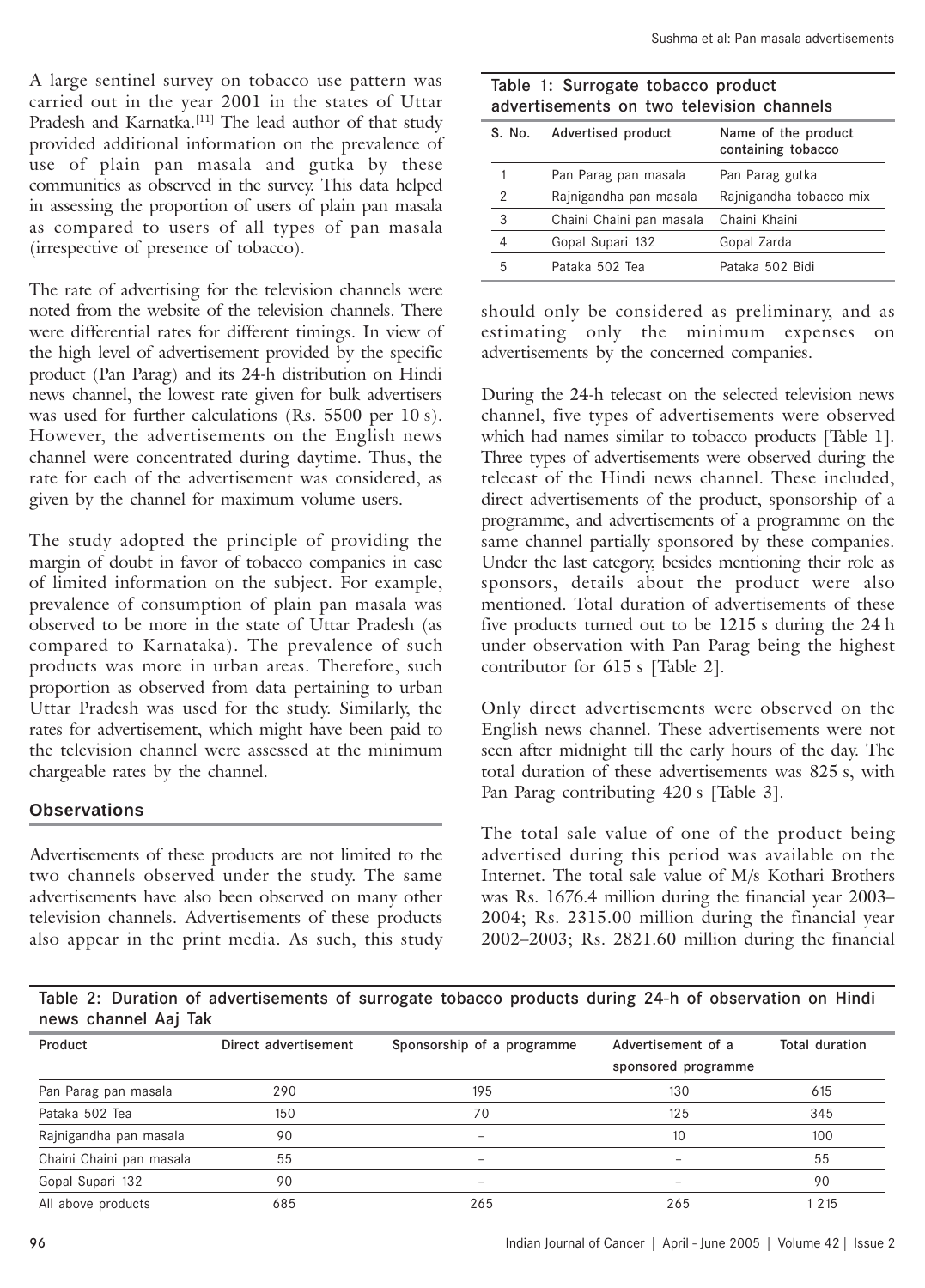year 2001–2002; Rs. 2114.80 million during the financial year 2000–2001. The latest available figures were used for the purpose of calculations under the study.

The prevalence of use of plain pan masala, gutka and proportion of plain pan masala to these products is given in Table 4. In view of the principle of providing the margin of doubt in favor of tobacco companies in case of limited or varied information, the maximum observed proportion of use of plain pan masala (among urban men in Uttar Pradesh at 3.8%) was used for further calculations in the study.

Using the values noted from various sources, Table 5 shows that the annual sale value of Plain Pan Parag was assessed at Rs. 6.37 crores (Rs. 63.7 million or US \$ 1.45 million at currently prevailing exchange rate). On the other hand, the annual cost of advertisements of the same product on two television channels (Aaj Tak and Headlines Today) was estimated to be Rs. 24.46 crore (Rs. 244.6 million or US \$ 5.56 million at currently prevailing exchange rate).

# **Discussion**

The annual cost of advertisement of one of the most popular brand of plain pan masala (Pan Parag) far exceeds its annual sale value. The annual cost of advertisement of plain Pan Parag on two television channels alone is  $3.8$  times its annual sale value. This indicates that the Pan Parag pan masala advertisements are a surrogate for the tobacco product (gutka) the company manufactures under the same brand name. The current estimate of the annual cost of advertisement pertains to only two television channels. It is important to note that similar advertisements have been observed on other television channels, as well as print media. In view of this, the estimated annual advertising cost is an underestimate, and the real differential is likely to be far more than what has been depicted in this study.

The study was carried out with the hypothesis that the advertisements were aimed for promotion of the product itself. Because of this reason any margin of doubt was in favor of the manufacturer of the product.

Table 3: Duration of advertisements of surrogate tobacco products during 24-h of observation on English news channel Headlines Today

| Product                  | Direct advertisement | Sponsorship of a programme | Advertisement of a sponsored programme |
|--------------------------|----------------------|----------------------------|----------------------------------------|
| Pan Parag pan masala     | 420                  |                            |                                        |
| Pataka 502 Tea           | 210                  | $\qquad \qquad$            | $\qquad \qquad$                        |
| Rajnigandha pan masala   | 100                  | $\overline{\phantom{0}}$   |                                        |
| Chaini Chaini pan masala | 25                   | $\overline{\phantom{0}}$   | -                                      |
| Gopal Supari 132         | 70                   | $\qquad \qquad$            |                                        |
| All above Products       | 825                  | $\qquad \qquad$            |                                        |

| Table 4: Prevalence of use of plain pan masala and gutka in Uttar Pradesh (2001) |             |                          |          |                          |  |  |  |
|----------------------------------------------------------------------------------|-------------|--------------------------|----------|--------------------------|--|--|--|
| Rural<br>Urban                                                                   |             |                          |          |                          |  |  |  |
|                                                                                  | Male $(\%)$ | Female (%)               | Male (%) | Female (%)               |  |  |  |
| Prevalence of gutka/pan masala with tobacco                                      | 10.2        | l.4                      | 7.8      | 0.8                      |  |  |  |
| Prevalence of plain pan masala                                                   | 0.4         | $\overline{\phantom{a}}$ |          | $\overline{\phantom{a}}$ |  |  |  |
| Proportion of plain pan masala to total                                          | 3.8         | $\overline{\phantom{a}}$ | l.3      | $\overline{\phantom{a}}$ |  |  |  |

Courtesy Dr. Kishore Chaudhry, ICMR, based on the ICMR-WHO, SEAR Sentinel study on tobacco use in Uttar Pradesh, India, 2001.

|  |  |  |  |  |  |  |  | Table 5: Annual sale value and partial cost of advertisement of plain Pan Parag |  |  |  |  |
|--|--|--|--|--|--|--|--|---------------------------------------------------------------------------------|--|--|--|--|
|--|--|--|--|--|--|--|--|---------------------------------------------------------------------------------|--|--|--|--|

| Total sale value (2003–2004) of products of M/s Kothari Brothers                             |                 |  |  |  |
|----------------------------------------------------------------------------------------------|-----------------|--|--|--|
| Proportion of plain pan masala of M/s Kothari Brothers to total                              | 3.8%            |  |  |  |
| Annual sale value of plain Pan Parag                                                         | Rs. 6.37 crore  |  |  |  |
| Annual cost of advertisement of Pan Parag on Hindi news television channel Aaj Tak           | Rs. 12.35 crore |  |  |  |
| Annual cost of advertisement of Pan Parag on English news television channel Headlines Today | Rs. 12.11 crore |  |  |  |
| Total annual cost of advertisement of Pan Parag on two news television channels              | Rs. 24.46 crore |  |  |  |
| $Nots 1 = 10$ million                                                                        |                 |  |  |  |